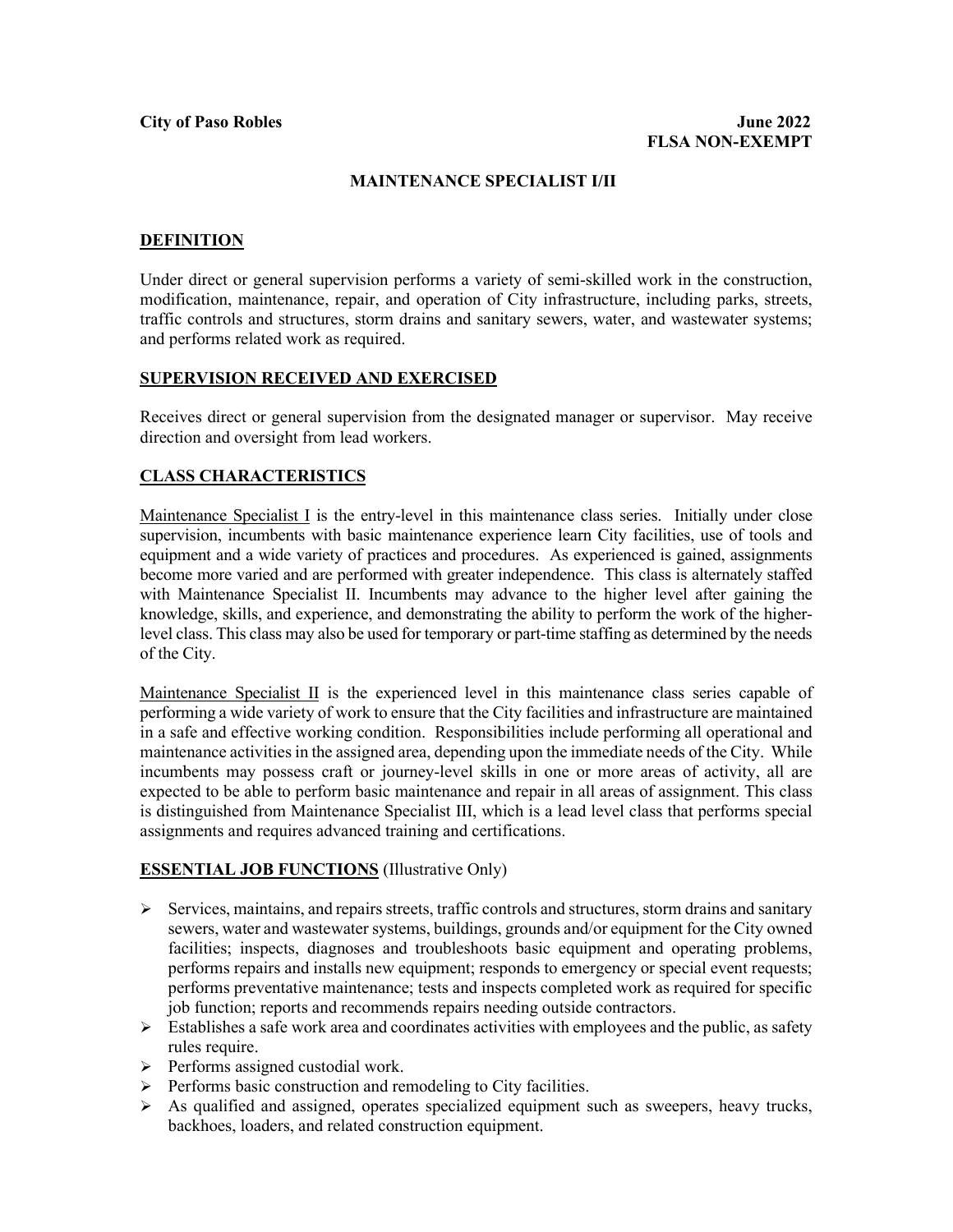Maintenance Specialist I/II Page 2

- $\triangleright$  Assists other employees with their tasks as necessary.
- $\triangleright$  Interacts with the public to answer questions, explain applicable laws, rules, and regulations, and investigate complaints.
- $\triangleright$  Determines the type of materials, supplies, machinery, or tools to be used for each project; may purchase materials and supplies from established suppliers with appropriate authorization; prepares materials for use.
- $\triangleright$  Provides consultation or expert advice to management when necessary.
- $\triangleright$  May use gas or arc welding equipment to cut, heat, weld or braze.
- $\triangleright$  May check and record well residuals; read electric, hours, and flow meters.
- $\triangleright$  May coordinate, assist and oversee contract labor.
- $\triangleright$  Performs other duties as assigned.

# **QUALIFICATIONS**

### **Knowledge of:**

- $\triangleright$  Maintenance principles, practices, tools, and materials for maintaining and repairing assigned systems and facilities.
- $\triangleright$  The operation and minor maintenance of a variety of hand and power tools, vehicles, and power equipment.
- $\triangleright$  Systems of lighting controls, plumbing repair and installation, electrical motor repair and troubleshooting, playground equipment regulations and repair, and pool operation and repair, as applicable.
- $\triangleright$  Safety equipment and practices related to the work, including the handling of hazardous chemicals.
- $\triangleright$  Applicable federal, state, and local codes and regulations.
- $\triangleright$  Basic mathematics.

#### **Skill in:**

- Performing semi-skilled construction, modification, maintenance, and repair work on assigned systems, facilities, and equipment such as found in the City.
- $\triangleright$  Locating underground utilities by use of blueprints and electronic locating equipment in accordance with Underground Service Alert (USA) regulations.
- $\triangleright$  Troubleshooting maintenance problems and determining materials and supplies required for repair.
- $\triangleright$  Skillfully and safely using and maintaining tools and equipment related to the work.
- $\triangleright$  Making accurate arithmetic calculations.
- $\triangleright$  Reading and interpreting construction drawings and specifications when applicable.
- Maintaining accurate logs, records and basic written records of work performed.
- $\triangleright$  Understanding and following oral and written directions.
- $\triangleright$  Working independently or in a team situation.
- $\triangleright$  Establishing and maintaining effective working relationships with those contacted in the course of the work.

#### **Education and Experience:**

Any combination of training and experience, which would provide the required knowledge, skills, and abilities, is qualifying. A typical way to obtain the required qualifications would be equivalent to graduation from high school and: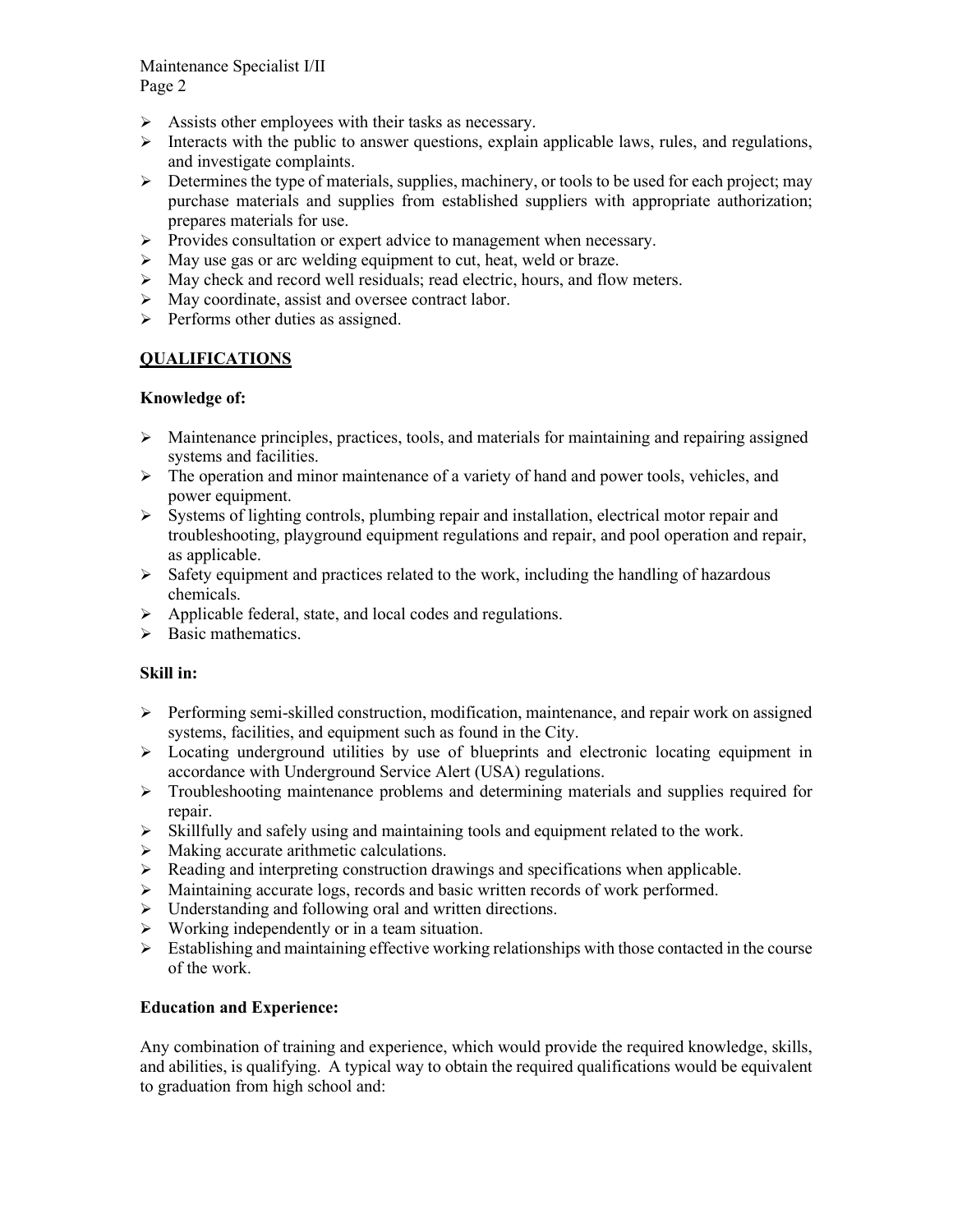Maintenance Specialist I/II Page 3

Maintenance Specialist I: One year of construction, maintenance, or repair experience related to the assigned work.

Maintenance Specialist II: Three years of semi-skilled construction, maintenance, or repair experience related to the work assigned.

# **Licenses and Certifications:**

Must possess a valid California Class C driver's license and have a satisfactory driving record.

Parks Maintenance Specialist I/II: Requires the possession of or the ability to obtain a Class A California motor vehicle license with appropriate endorsements within one year of appointment.

Streets Maintenance Specialist II: Requires the possession of or the ability to obtain a Class A California motor vehicle license with appropriate endorsements within one year of appointment.

Wastewater Collections Maintenance Specialist I: Requires the possession of or the ability to obtain a Grade I Wastewater Collection Systems Maintenance certificate within one year of appointment.

Wastewater Collections Maintenance Specialist II: Requires the possession of or the ability to obtain a Grade II Wastewater Collection Systems Maintenance certificate and Class B California motor vehicle license with appropriate endorsements within one year of appointment.

Water Maintenance Specialist I: Requires the possession of or the ability to obtain a Grade I Water Distribution Systems Maintenance certificate within a one year of appointment.

Water Maintenance Specialist II: Requires the possession of or the ability to obtain a Grade I Water Treatment, Grade II Water Distribution Systems Maintenance certificate, and Class A California motor vehicle license with appropriate endorsements within one year of appointment.

The one-year time frame for certification may be extended at the discretion of the Executive Manager.

Some of the positions in this classification may require specific licenses and/or certifications. For example: self-contained breathing apparatus certification, certified pool operator or aquatic facility operator, playground safety inspector certification, pesticide certification.

#### **Advancement Criteria:**

A Maintenance Specialist I who meets the criteria to advance to Maintenance Specialist II must have served a minimum of 6 months satisfactory performance at their current wage step prior to reclassification. The effective date of reclassification shall be as of the first day of the pay period following written approval from the department director.

Employees who do not obtain the required certification(s) and/or license within one year of appointment shall not progress to the next step of the wage range until the certificate(s) and/or license are obtained. The effective date of the step increase shall be the first day of the pay period in which the certification(s) and/or license were obtained. A performance evaluation demonstrating continued satisfactory performance must also accompany a recommendation for advancement to the next step if not previously evaluated within the last 6 months.